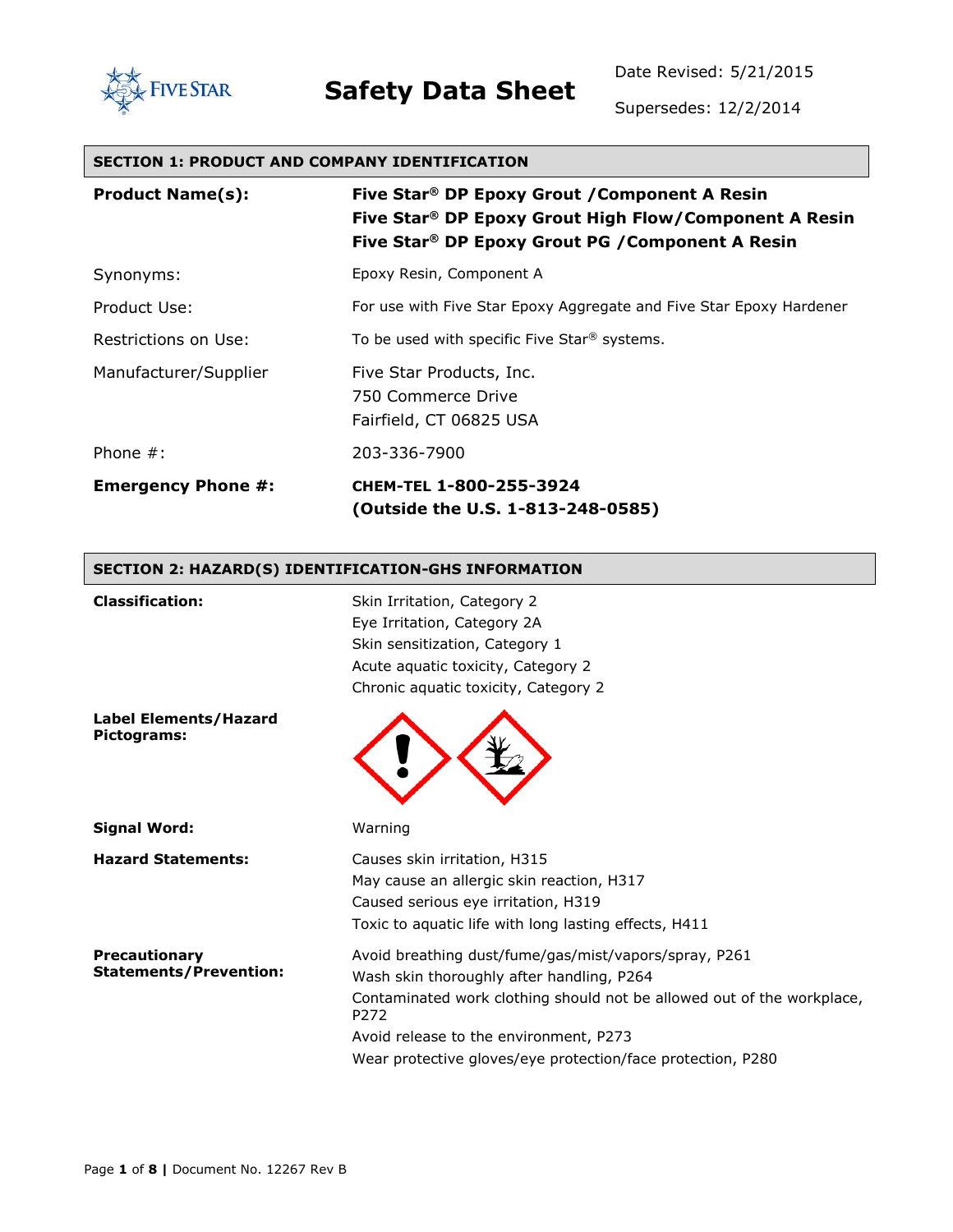| <b>IVE STAR</b>                                    |                                                                                                                                                                                                                                       | Date Revised: 5/21/2015 |
|----------------------------------------------------|---------------------------------------------------------------------------------------------------------------------------------------------------------------------------------------------------------------------------------------|-------------------------|
|                                                    | <b>Safety Data Sheet</b>                                                                                                                                                                                                              | Supersedes: 12/2/2014   |
| <b>Response:</b>                                   | If in eyes: Rinse cautiously with water for several minutes, P351.<br>Remove contact lenses, if present and easy to do. Continue rinsing,<br>P338, P305, P351 If eye irritation persists: Get medical<br>attention/advice, P337, P313 |                         |
|                                                    | If on skin (or hair): Wash with plenty of soap and water, P302, P352                                                                                                                                                                  |                         |
|                                                    | If swallowed: Rinse mouth. Do NOT induce vomiting, P330, P331.<br>If skin irritation or rash occurs, P333: Get medical advice/attention,<br>P313.                                                                                     |                         |
|                                                    | Take of contaminated clothing and wash before reuse, P362<br>Collect spillate, P391                                                                                                                                                   |                         |
|                                                    | Get medical advice/attention if you feel unwell, P314                                                                                                                                                                                 |                         |
| Storage:                                           | Keep container tightly closed and in a dry well-ventilated space.                                                                                                                                                                     |                         |
| Disposal:                                          | Dispose of contents/container in accordance with applicable regional,<br>national, and local laws and regulations.                                                                                                                    |                         |
| <b>Hazards Not Otherwise</b><br><b>Classified:</b> | Not applicable                                                                                                                                                                                                                        |                         |
| <b>Ingredients with Unknown</b><br>Toxicity:       | Not applicable                                                                                                                                                                                                                        |                         |

| <b>SECTION 3: COMPOSITION/INFORMATION ON INGREDIENTS</b> |                         |            |         |
|----------------------------------------------------------|-------------------------|------------|---------|
| <b>Hazardous</b><br>Ingredient(s)                        | Common<br>Name/Synonyms | CAS No.    | % wt/wt |
| Bisphenol A Diglycidyl<br><b>Ether Resin Mixture</b>     | n/a                     | 25068-38-6 | 80-90   |
| C8 and C10 Alkyl<br>Glycidly Ethers                      | n/a                     | 68609-96-1 | 10-20   |

| <b>SECTION 4: FIRST AID MEASURES</b> |                                                                                                                                                                                                                                                  |  |
|--------------------------------------|--------------------------------------------------------------------------------------------------------------------------------------------------------------------------------------------------------------------------------------------------|--|
| Inhalation:                          | If inhaled: Remove person to fresh air and keep comfortable for<br>breathing. If not breathing, give artificial respiration.<br>Consult a physician.                                                                                             |  |
| <b>Eve Contact:</b>                  | If in eyes: Rinse cautiously with water for at least 15 minutes. Remove<br>contact lenses, if present and easy to do. Continue rinsing. Consult a<br>physician.                                                                                  |  |
| <b>Skin Contact:</b>                 | If on skin (or hair): Take off immediately all contaminated clothing.<br>Rinse skin with water/shower for at least 15 minutes. Immediately call<br>a poison center or doctor if irritation develops. Wash contaminated<br>clothing before reuse. |  |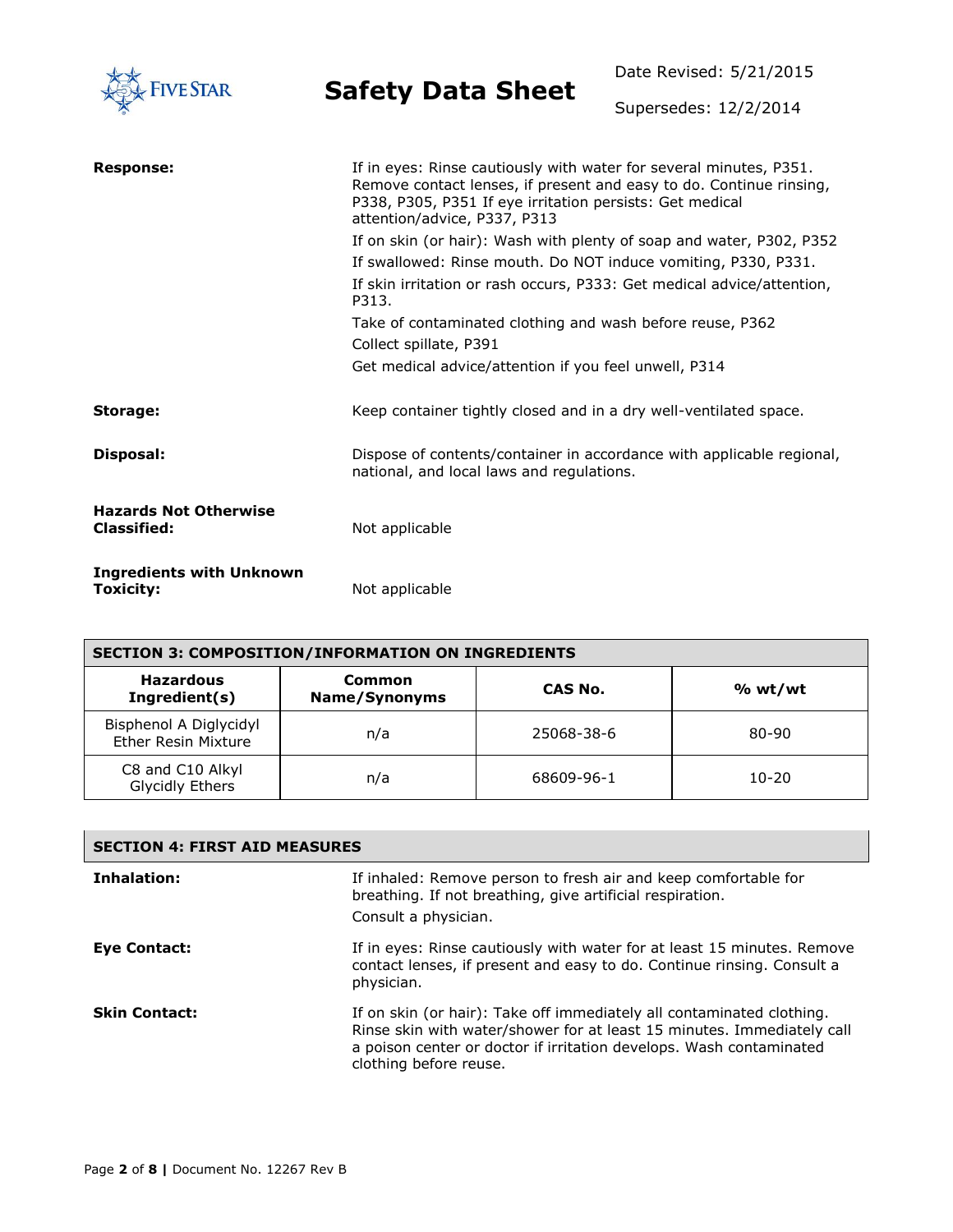| <b>FIVE STAR</b>           | <b>Safety Data Sheet</b>                                                                                                                                                                                                                                                                                    | Date Revised: 5/21/2015<br>Supersedes: 12/2/2014 |
|----------------------------|-------------------------------------------------------------------------------------------------------------------------------------------------------------------------------------------------------------------------------------------------------------------------------------------------------------|--------------------------------------------------|
| Ingestion:                 | If swallowed: Rinse mouth. Call POISON CENTER for most current<br>information. Do NOT induce vomiting. Immediately call a poison center<br>or doctor. If vomiting occurs naturally, have victim lean forward to<br>reduce the risk of aspiration. Never give anything by mouth to an<br>unconscious person. |                                                  |
| <b>General Advice:</b>     | In case of accident or if you feel unwell, seek medical advice<br>immediately (show the label or SDS where possible). First Aid<br>responders should pay attention to self-protection and use<br>recommended protective clothing (chemical resistant gloves, splash<br>protection).                         |                                                  |
| <b>Note to Physicians:</b> | Symptoms may not appear immediately. Treat symptomatically.                                                                                                                                                                                                                                                 |                                                  |

| <b>SECTION 5: FIRE-FIGHTING MEASURES</b>                 |                                                                             |  |
|----------------------------------------------------------|-----------------------------------------------------------------------------|--|
| <b>Flammability and Explosion</b><br><b>Information:</b> | Not available                                                               |  |
| <b>Sensitivity to Mechanical</b><br>Impact:              | Not available                                                               |  |
| <b>MEANS OF EXTINCTION</b>                               |                                                                             |  |
| <b>Suitable Extinguishing Media:</b>                     | Use water spray, alcohol-resistant foam, dry chemical or carbon<br>dioxide. |  |
| Unsuitable Extinguishing<br>Media:                       | Not available                                                               |  |
| <b>Protection of Firefighters:</b>                       | Wear self-contained breathing apparatus for fire-fighting if necessary.     |  |

| <b>SECTION 6: ACCIDENTAL RELEASE MEASURES</b> |  |
|-----------------------------------------------|--|
|                                               |  |

| <b>Emergency Procedures:</b>      | Uncontrolled releases should be responded to by trained personnel<br>using pre-planned procedures. Proper protective equipment should be<br>used. In case of a spill, clear the affected area, protect people, and<br>respond with trained personnel. Eliminate all ignition sources.        |
|-----------------------------------|----------------------------------------------------------------------------------------------------------------------------------------------------------------------------------------------------------------------------------------------------------------------------------------------|
| <b>Personal Precautions:</b>      | Use personal protective equipment. Avoid breathing vapors, mist, or<br>gas. Ensure adequate ventilation. When respirators are required, select<br>NIOSH/MSHA approved based on actual or potential airborne<br>concentrations in accordance with latest OSHA and/or ANSI<br>recommendations. |
| <b>Environmental Precautions:</b> | Prevent further leakage or spillage if safe to do so. Do not let product<br>enter drains. Discharge into the environment must be avoided.                                                                                                                                                    |
| <b>Methods for Containment:</b>   | Soak up with inert absorbent material and dispose of as hazardous<br>waste. Keep in suitable, closed containers for disposal.                                                                                                                                                                |
| <b>Other Information:</b>         | See Section 13 for disposal considerations.                                                                                                                                                                                                                                                  |

L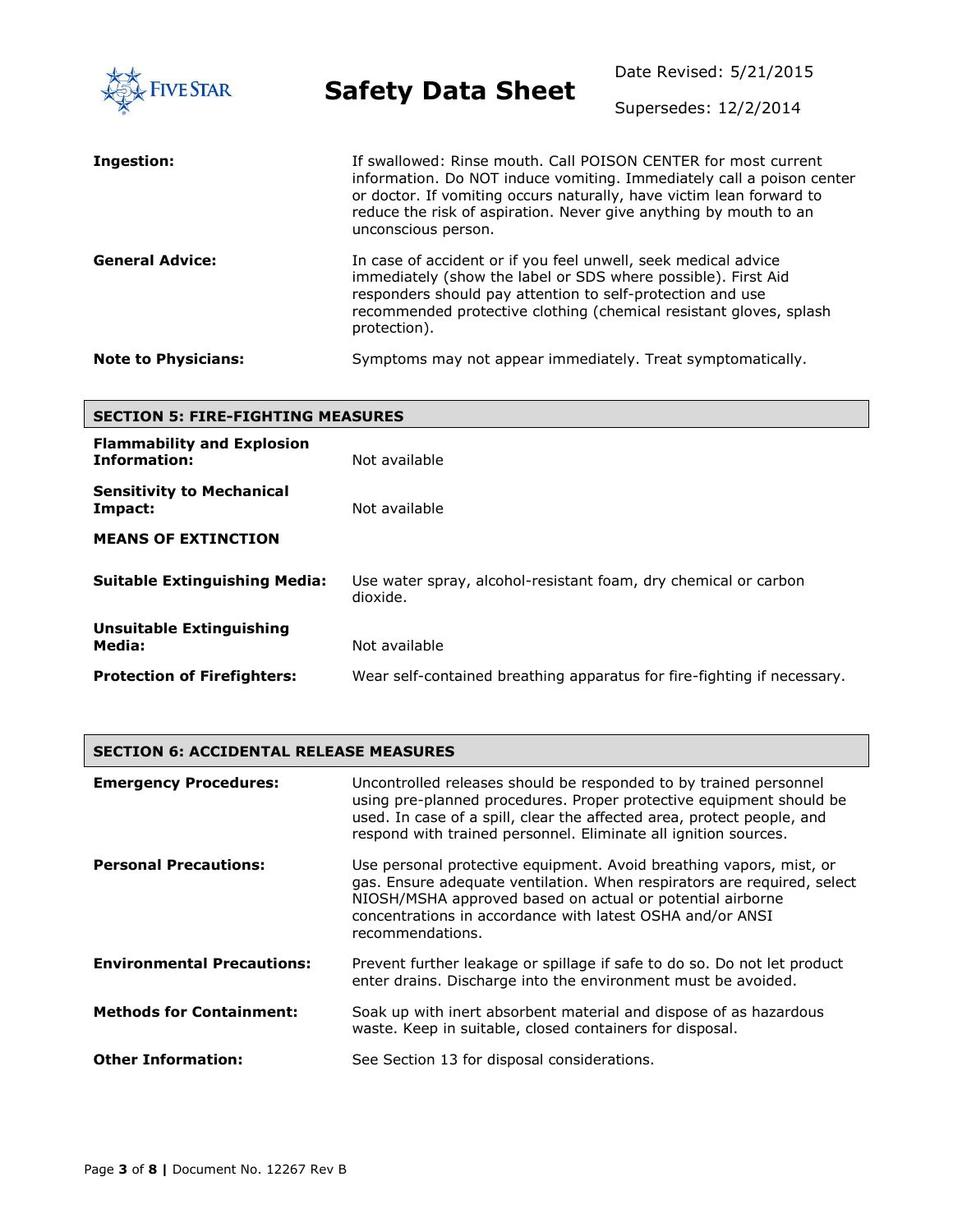

Date Revised: 5/21/2015

Supersedes: 12/2/2014

| <b>SECTION 7: HANDLING AND STORAGE</b> |                                                                                                                                                                     |
|----------------------------------------|---------------------------------------------------------------------------------------------------------------------------------------------------------------------|
| Handling:                              | Avoid contact with skin and eyes. Avoid inhalation of vapor or mist.                                                                                                |
| Storage:                               | Keep container tightly closed in a dry and well-ventilated place.<br>Containers which are opened must be carefully resealed and kept<br>upright to prevent leakage. |

#### **SECTION 8: EXPOSURE CONTROLS/PERSONAL PROTECTION**

#### **Exposure Guidelines**

| Component                                            | CAS No.    | <b>ACGIH</b> | <b>OSHA</b> |
|------------------------------------------------------|------------|--------------|-------------|
| Bisphenol A Diglycidyl<br><b>Ether Resin Mixture</b> | 25068-38-6 | n/a          | n/a         |
| C8 and C10 Alkyl Glycidil<br><b>Ethers</b>           | 68609-96-1 | n/a          | n/a         |

PEL: Permissible Exposure Limit TLV: Threshold Limit Value

#### **Engineering Controls:** Not normally required.

#### **PERSONAL PROTECTIVE EQUIPMENT (PPE)**

| <b>Eye/Face Protection:</b>                      | Face shield and safety glasses. Use equipment for eye protection that<br>meets the standards referenced for OSHA regulations in 29 CFR<br>1910.133 for Personal Protective Equipment.                                                                                         |
|--------------------------------------------------|-------------------------------------------------------------------------------------------------------------------------------------------------------------------------------------------------------------------------------------------------------------------------------|
| <b>Hand Protection:</b>                          | Wear protective gloves. Rubber or polyethylene material is<br>recommended. Consult manufacturer specifications for further<br>information.                                                                                                                                    |
| <b>Skin and Body Protection:</b>                 | Wear protective clothing. Clothing with full length sleeves and pants<br>should be worn.                                                                                                                                                                                      |
| <b>General Hygiene</b><br><b>Considerations:</b> | Handle according to established industrial hygiene and safety practices.<br>Provide readily accessible eye wash stations and safety showers. Wash<br>at end of shift and before eating, smoking, or using the toilet. Remove<br>contaminated clothing and launder or discard. |

| <b>SECTION 9: PHYSICAL AND CHEMICAL PROPERTIES</b> |                          |
|----------------------------------------------------|--------------------------|
| Appearance:                                        | Clear light amber liquid |
| Color:                                             | Light amber              |
| Odor:                                              | Semi Sweet               |
| <b>Odor Threshold:</b>                             | N/A                      |
| <b>Physical State:</b>                             | Liquid                   |
| pH:                                                | Not available            |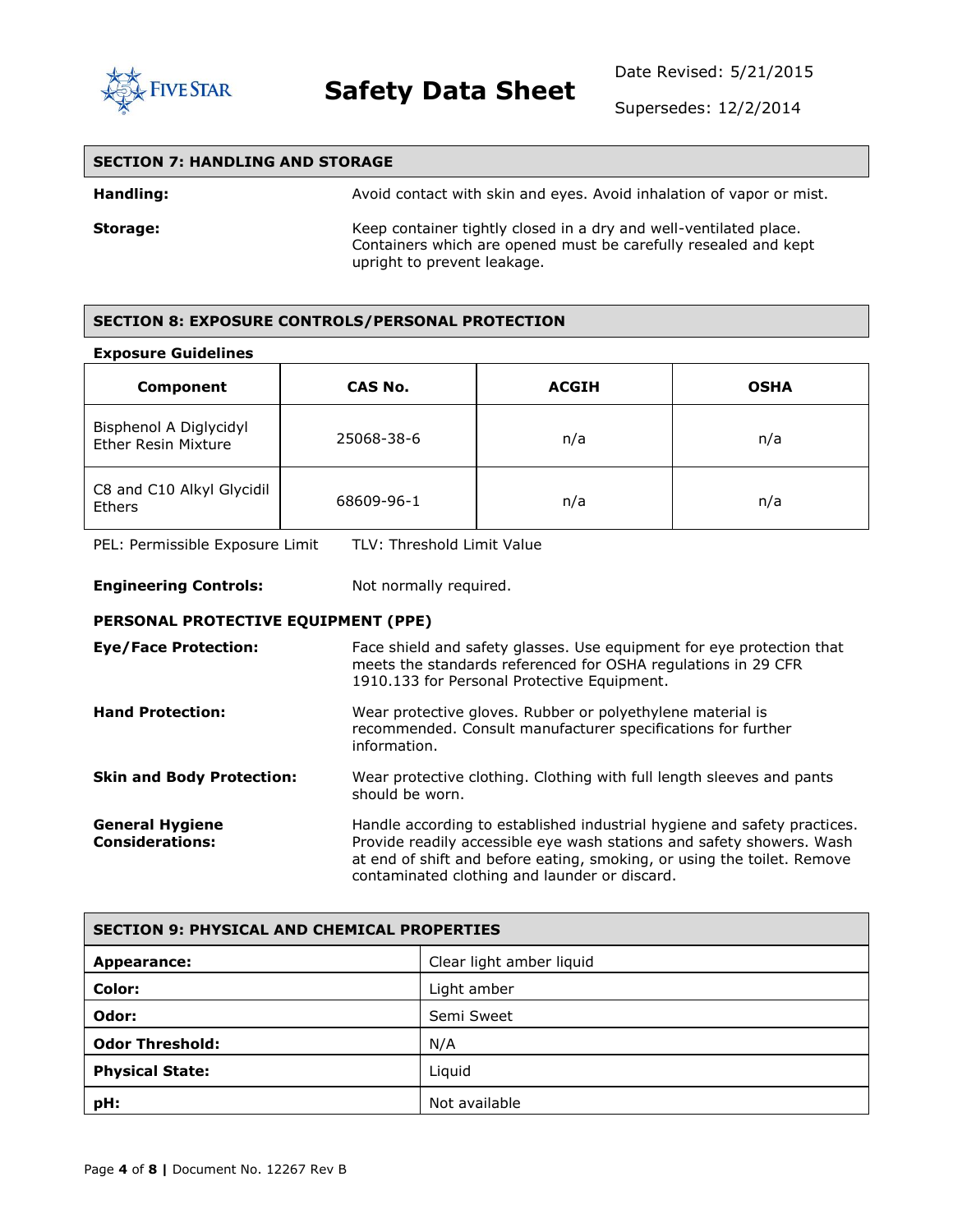

Date Revised: 5/21/2015

Supersedes: 12/2/2014

| <b>Melting Point / Freezing Point:</b>        | Not available                                    |
|-----------------------------------------------|--------------------------------------------------|
| <b>Initial Boiling Point:</b>                 | Not available                                    |
| <b>Boiling Point:</b>                         | Not available                                    |
| <b>Flash Point:</b>                           | 93.4 °C, 200 °F Setaflash Closed Cup ASTM D 3828 |
| <b>Evaporation Rate:</b>                      | N/A                                              |
| Flammability (solid, gas):                    | N/A                                              |
| <b>Lower Flammability Limit:</b>              | N/A                                              |
| <b>Upper Flammability Limit:</b>              | N/A                                              |
| <b>Vapor Pressure:</b>                        | $1.33$ mbar                                      |
| <b>Vapor Density:</b>                         | 1 $[Air = 1]$                                    |
| <b>Relative Density:</b>                      | 1.10                                             |
| Solubility:                                   | Slightly                                         |
| Partition Coefficient: n-Octanol/Water:       | N/A                                              |
| <b>Auto-ignition Temperature:</b>             | Not available                                    |
| <b>Decomposition Temperature:</b>             | Not available                                    |
| <b>Viscosity:</b>                             | 1000 cps                                         |
| Percent Volatile, wt.%:                       | 0%                                               |
| VOC Content, wt.%:                            | $0\%$                                            |
| <b>Density:</b>                               | N/A                                              |
| <b>Coefficient of Water/Oil Distribution:</b> | N/A                                              |

#### **SECTION 10: STABILITY AND REACTIVITY**

| <b>Chemical Stability:</b>                    | Stable under normal conditions.                |
|-----------------------------------------------|------------------------------------------------|
| <b>Hazardous decomposition</b><br>byproducts: | $CO$ , $CO2$ smoke, toxic vapors               |
| <b>Conditions to Avoid:</b>                   | Amine compounds under uncontrolled conditions. |
| <b>Incompatible Materials:</b>                | Strong oxidizing agents.                       |

#### **SECTION 11: TOXICOLOGICAL INFORMATION**

#### **Acute Toxicity:**

| <b>Primary Irritant Effect</b><br>On the Skin: | Irritant to skin and mucous membranes. |
|------------------------------------------------|----------------------------------------|
| <b>Primary Irritant Effect</b><br>On the Eye:  | Irritating effect.                     |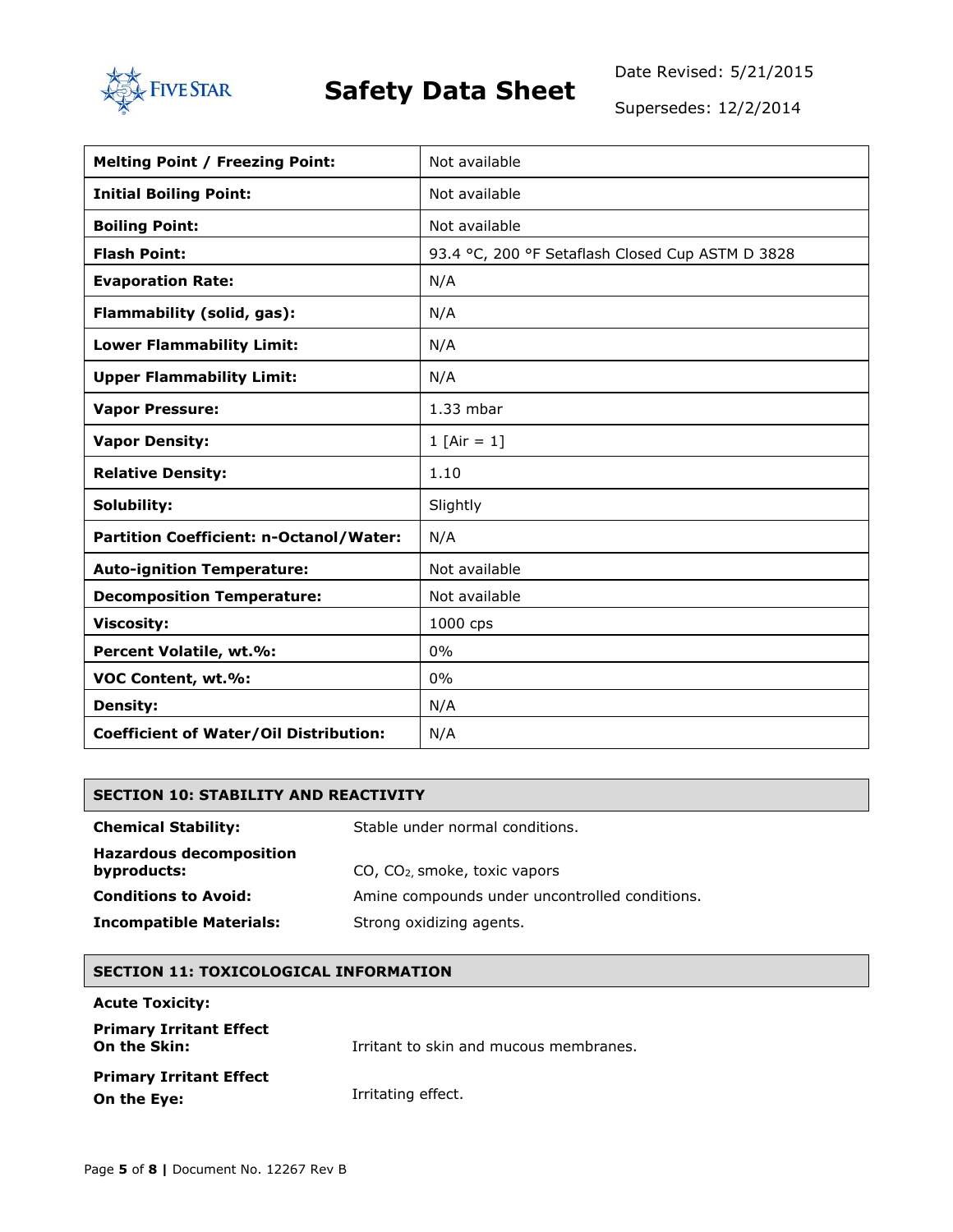

Date Revised: 5/21/2015

Supersedes: 12/2/2014

| Swallowing:                     | Can cause abdominal irritation, nausea, vomiting, and diarrhea.      |
|---------------------------------|----------------------------------------------------------------------|
| <b>Additional Toxicological</b> | This product has no carcinogens listed by IARC, NTP, NIOSH, OSHA, or |
| Information:                    | ACGIH as of this date, greater or equal to 0.1%                      |

#### **SECTION 12: ECOLOGICAL INFORMATION**

| Toxicity:                                           | All work practices must be aimed at eliminating environmental<br>contamination.                                                            |
|-----------------------------------------------------|--------------------------------------------------------------------------------------------------------------------------------------------|
| <b>Aquatic Toxicity:</b>                            | This material is harmful to the environment.                                                                                               |
| <b>Persistence and</b><br>Degradability:            | The product is partially biodegradable. Significant residue remains.                                                                       |
| <b>Bio-accumulative Potential:</b>                  | Does not accumulate in organisms.                                                                                                          |
| <b>Mobility in Soil:</b>                            | No further relevant information available                                                                                                  |
| <b>Ecotoxical Effects</b><br><b>Remark:</b>         | Toxic for fish. Due to mechanical actions of the product damages may<br>occur. The declared action may be partly caused by lack of oxygen. |
| <b>Additional Ecological</b><br><b>Information:</b> | No further relevant information available                                                                                                  |
| <b>General Notes:</b>                               | No further relevant information available                                                                                                  |
| <b>PBT Assessment:</b>                              | N/A                                                                                                                                        |
| <b>vPvB Assessment:</b>                             | N/A                                                                                                                                        |
| <b>Other Adverse Effects:</b>                       | No further relevant information available                                                                                                  |

#### **SECTION 13: DISPOSAL CONSIDERATIONS**

#### **Waste Treatment Methods**

| <b>Recommendation:</b> | The generation of waste should be avoided or minimized wherever<br>possible. Dispose of surplus and non-recyclable products via a licensed<br>waste disposal contractor. Waste should not be disposed of untreated<br>to the sewer unless fully compliant with the requirements of authorities<br>with jurisdiction. Waste packaging should be recycled. Incineration or<br>landfill should only be considered when recycling is not feasible.                                                     |
|------------------------|----------------------------------------------------------------------------------------------------------------------------------------------------------------------------------------------------------------------------------------------------------------------------------------------------------------------------------------------------------------------------------------------------------------------------------------------------------------------------------------------------|
|                        | Care should be taken when handling emptied containers t h a t have<br>not been cleaned or rinsed out. Empty containers and liners may retain<br>some product residues. Vapor from some product residues may create<br>a highly flammable or explosive atmosphere inside the container. Do<br>not cut, weld or grind used containers unless they have been cleaned<br>thoroughly internally. Avoid dispersal of spilled material and runoff and<br>contact with soil, waterways, drains and sewers. |
|                        | Processing, use or contamination may change the waste disposal<br>requirements. Do not dispose of on land, in surface waters, or in storm<br>drains. Waste should be recycled or disposed of in accordance with<br>regulations. Large amounts should be collected for reuse or consigned<br>to licensed hazardous waste haulers for disposal.                                                                                                                                                      |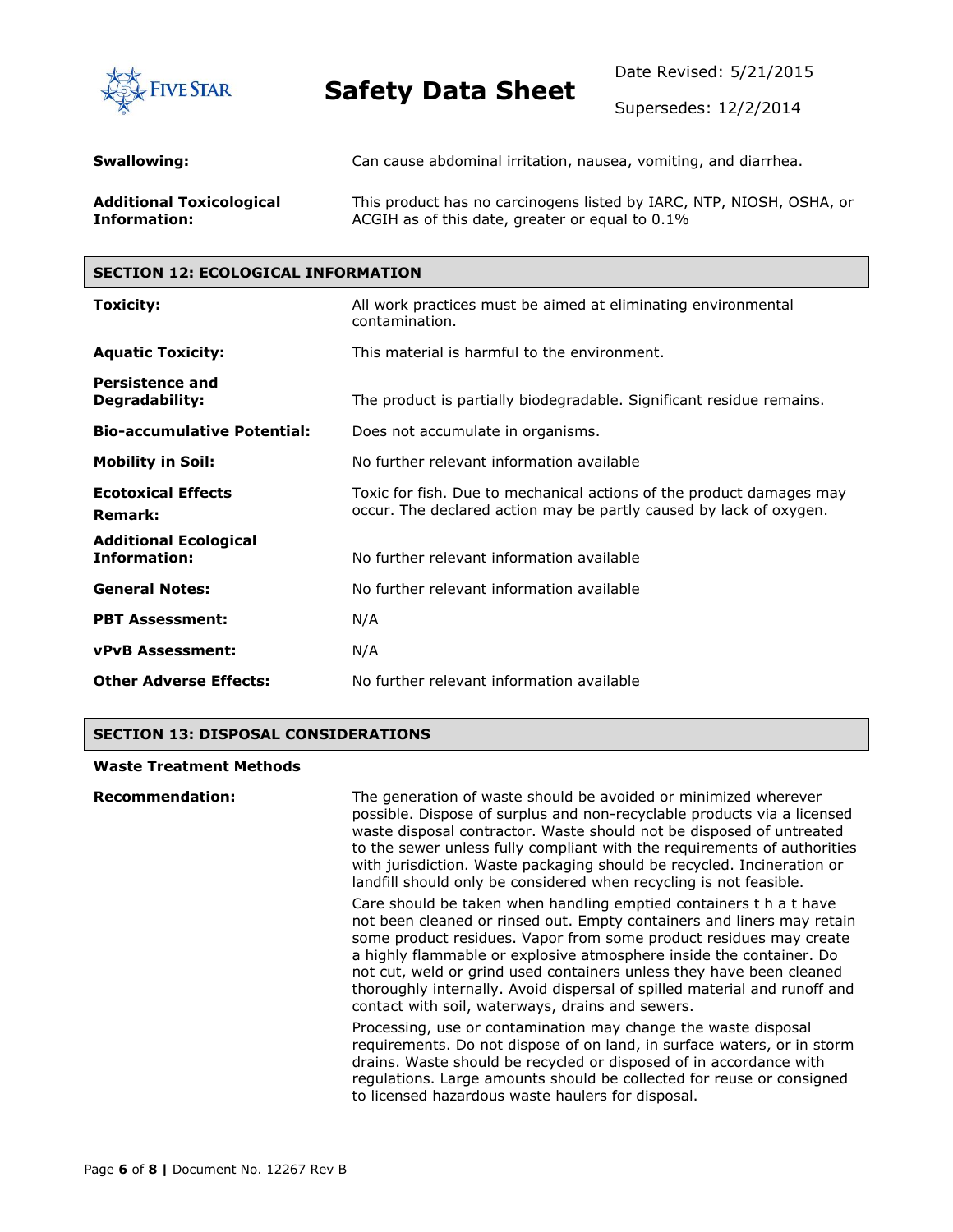

Supersedes: 12/2/2014

ALL DISPOSAL MUST BE IN ACCORDANCE WITH ALL FEDERAL, STATE, PROVINCIAL, AND LOCAL REGULATIONS. IF IN DOUBT, CONTACT PROPER AGENCIES.

**Uncleaned Packaging:** Empty containers may contain residue and may be dangerous. Do not attempt to refill or clean without proper instructions. Empty drums should be drained and stored safely for reconditioning or recycling.

**Recommendation:** Disposal must be made according to official regulations.

#### **SECTION 14: TRANSPORT INFORMATION**

| <b>US DEPARTMENT of</b><br><b>TRANSPORTATION (DOT)</b>                                        |                                                                                                           |
|-----------------------------------------------------------------------------------------------|-----------------------------------------------------------------------------------------------------------|
| <b>Proper Shipping Name:</b>                                                                  | <b>NOT REGULATED</b>                                                                                      |
| Class:                                                                                        | <b>NONE</b>                                                                                               |
| UN $#$ :                                                                                      | <b>NONE</b>                                                                                               |
| <b>Packing Group:</b>                                                                         | <b>NONE</b>                                                                                               |
| <b>INTERNATIONAL AIR</b><br><b>TRANSPORTATION Proper</b><br><b>Shipping Name (ICAO/IATA):</b> | UN3082, ENVIRONMENTALLY HAZARDOUS SUBSTANCE, LIQUID, NOS<br>(BISPHENOL-A EPICHLORHYDRIN RESIN), 9, PG III |
| Class:                                                                                        | 9                                                                                                         |
| <b>UN #:</b>                                                                                  | 3082                                                                                                      |
| <b>Packing Group:</b>                                                                         | Ш                                                                                                         |
| <b>WATER TRANSPORTATION</b><br><b>Proper Shipping Name</b><br>(IMO/IMDG):                     | UN3082, ENVIRONMENTALLY HAZARDOUS SUBSTANCE, LIQUID, NOS<br>(BISPHENOL-A-EPOXY RESIN), 9, PG III          |
| Class:<br>UN#:<br><b>Packing Group:</b><br><b>Marine Pollutant:</b>                           | 9<br>3082<br>ИI<br>Bisphenol-A Epichlorhydrin Resin                                                       |

#### **SECTION 15: REGULATORY INFORMATION**

| <b>CHEMICAL INVENTORIES</b> |                                                                                                                                      |
|-----------------------------|--------------------------------------------------------------------------------------------------------------------------------------|
| US (TSCA):                  | The components of this product are in compliance with the chemical<br>notification requirements of TSCA.                             |
| <b>CANADA (DSL):</b>        | The components of this product are in compliance with the chemical<br>notification requirements of NSN Requlations under CEPA, 1999. |